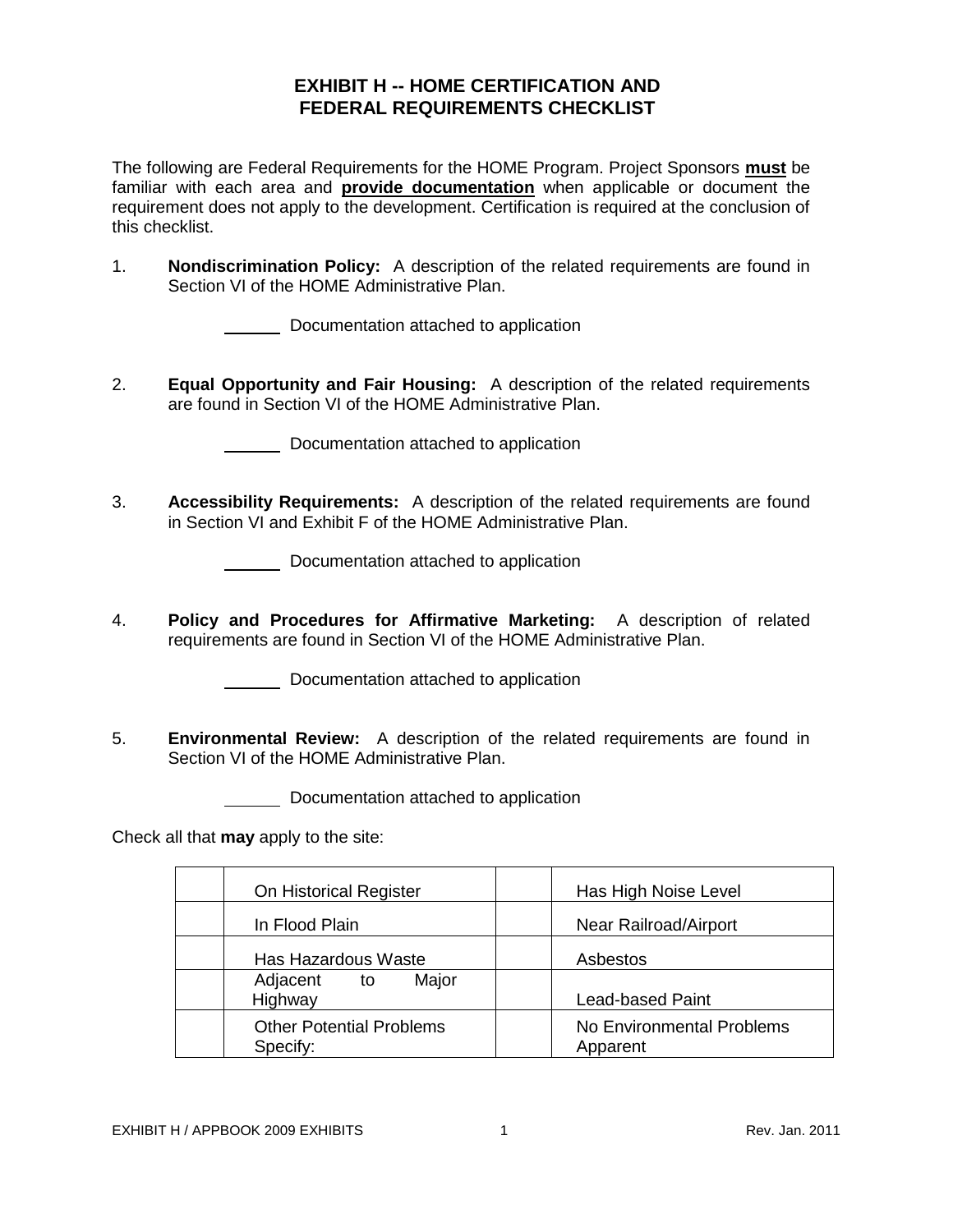6. **Section Three**: A description of the related requirements are found in Section VI and Exhibit G of the HOME Administrative Plan.

Documentation attached to application

7. **Displacement, Relocation, and Acquisition:** A description of the related requirements are found in Section VI of the HOME Administrative Plan.

**Documentation attached to application** 

8. **Construction Contract Requirements:** A description of the related requirements are found in Section VI of the HOME Administrative Plan.

Documentation attached to application

9. **Conflict of Interest:** A description of the related requirements are found in Section VI of the HOME Administrative Plan.

Documentation attached to application

10. **Procurement:** A description of the related requirements are found in Section VI of the HOME Administrative Plan.

**Documentation attached to application** 

11. **Minority/Woman Owned Business Enterprise requirement**s: Found in Section VI of the HOME Administrative Plan.

\_\_\_\_\_\_ Documentation attached to application

12. **Contract/Construction Management:** A description of the related requirements are found in Section VI of the HOME Administrative Plan.

Documentation attached to application

13. **Development Sign Requirements:** A description of the related requirements are found in Section VI of the HOME Administrative Plan.

Documentation attached to application

14. **Lead-Based Paint:** A description of the related requirements are found in Section VI of the HOME Administrative Plan.